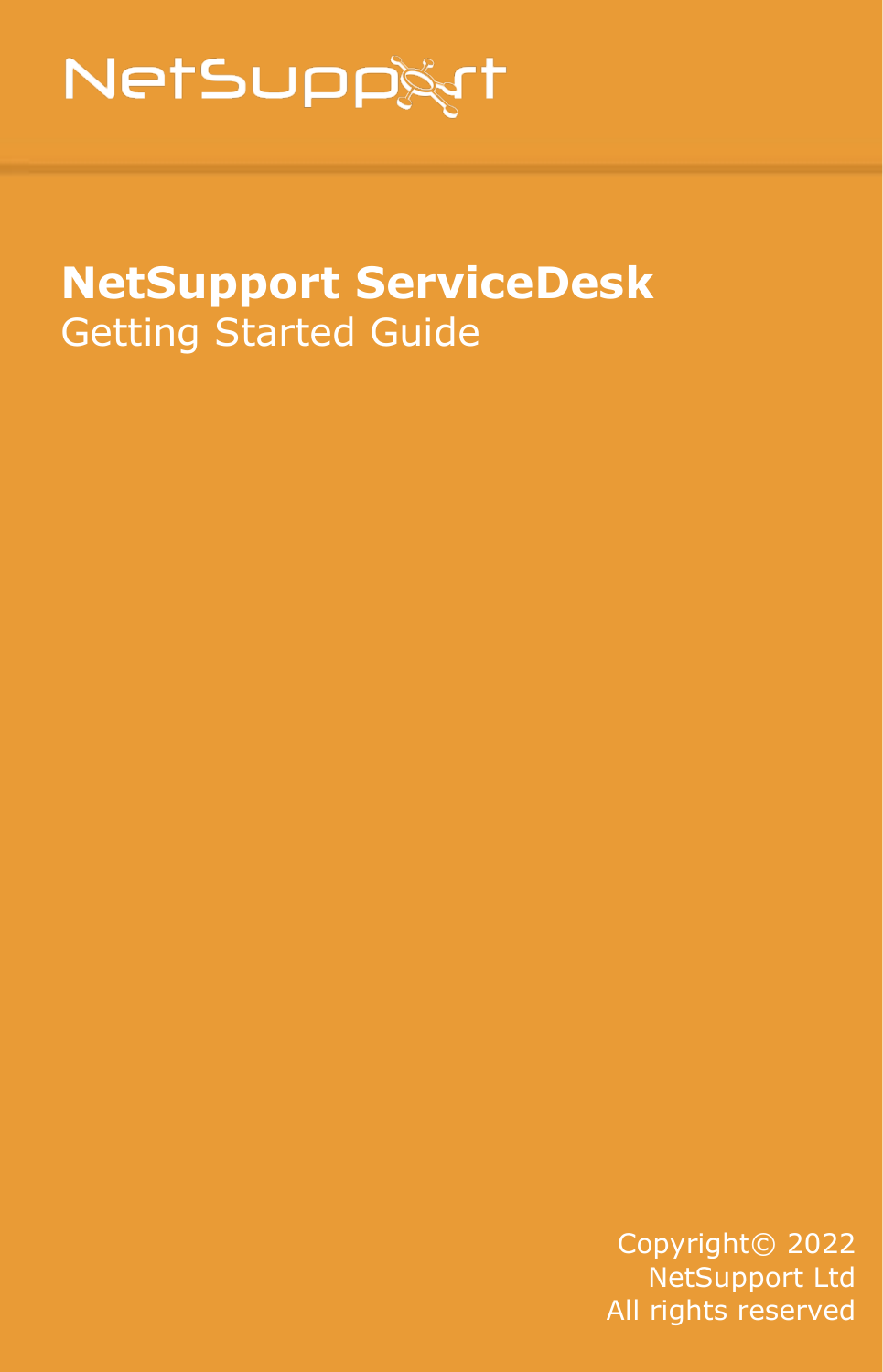# **Contents**

| NetSupport ServiceDesk Setup wizard 5 |  |
|---------------------------------------|--|
| Starting NetSupport ServiceDesk  8    |  |
|                                       |  |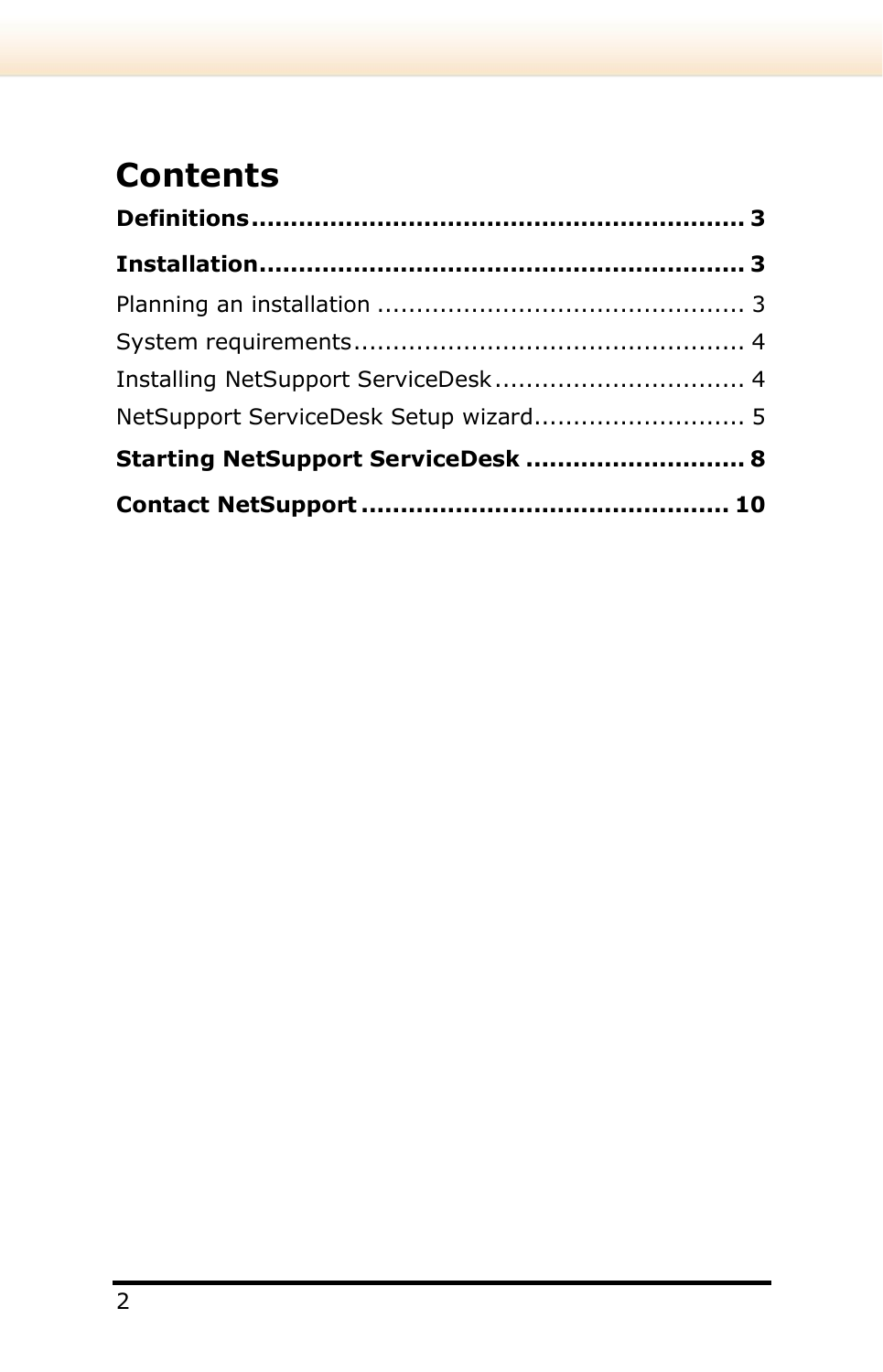

### <span id="page-2-0"></span>**DEFINITIONS**

#### **Administrator**

The user(s) who has full access to NetSupport ServiceDesk functionality. They can perform all tasks required in running a successful service desk, from creating user accounts to resolving reported problems.

#### **ServiceDesk Operator**

Responsible for providing technical support to end-users, ServiceDesk Operators have sufficient rights to be able to oversee the problem resolution process. Your licence will determine how many ServiceDesk Operators you can have.

#### **Operator**

This type of user account can be used as a generic repository for Incidents, Problems and Change Requests. It does not give the user access to ServiceDesk and does not impact on your licence levels.

#### **End-user**

An end-user is the Client or user who needs the ability to report a problem. You can have as many user accounts as required without it affecting your licence levels.

# <span id="page-2-1"></span>**INSTALLATION**

### <span id="page-2-2"></span>**Planning an installation**

Before commencing your installation of NetSupport ServiceDesk, ensure the system pre-requisites are met in terms of end-users being able to access NetSupport ServiceDesk via their web browser and the presence of a suitable environment in which to host the database.

The on-screen instructions in the NetSupport ServiceDesk InstallShield wizard will guide you through the process and at the end of the installation, you will be asked to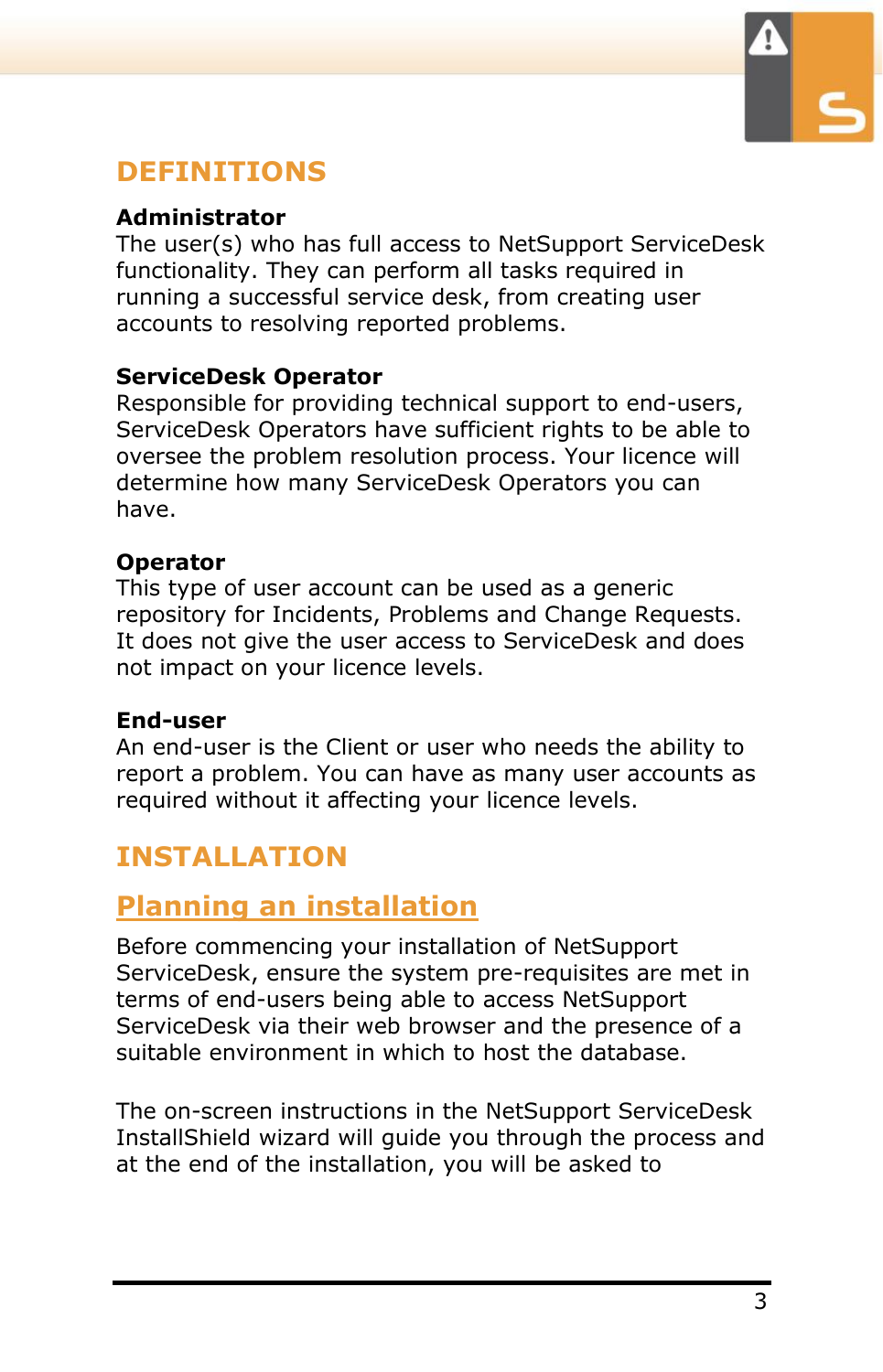configure your personalised NetSupport ServiceDesk settings.

#### <span id="page-3-0"></span>**System requirements**

#### **Server**

Windows 2008R2 or higher.

#### **End-user**

The end-user must be running one of the following browsers:

Firefox. Chrome. Edge.

#### **Support for mobile devices**

NetSupport ServiceDesk can be used on the mobile versions of the above browsers.

#### **Database**

SQL Server 2005 and above.

# <span id="page-3-1"></span>**Installing NetSupport ServiceDesk**

The NetSupport ServiceDesk InstallShield wizard will guide you through the installation process, enabling you to quickly configure the NetSupport ServiceDesk database on your chosen server. After installation, you will need to restart the PC in order to complete the setup.

- 1. When setup commences, the InstallShield wizard Welcome screen will appear. Click **Next** to continue.
- 2. The NetSupport ServiceDesk Licence Agreement will appear. Please take a few moments to read the agreement and only proceed if you agree to the terms of the Licence.
- 3. Select the appropriate environment in which to host the NetSupport ServiceDesk database. This can be an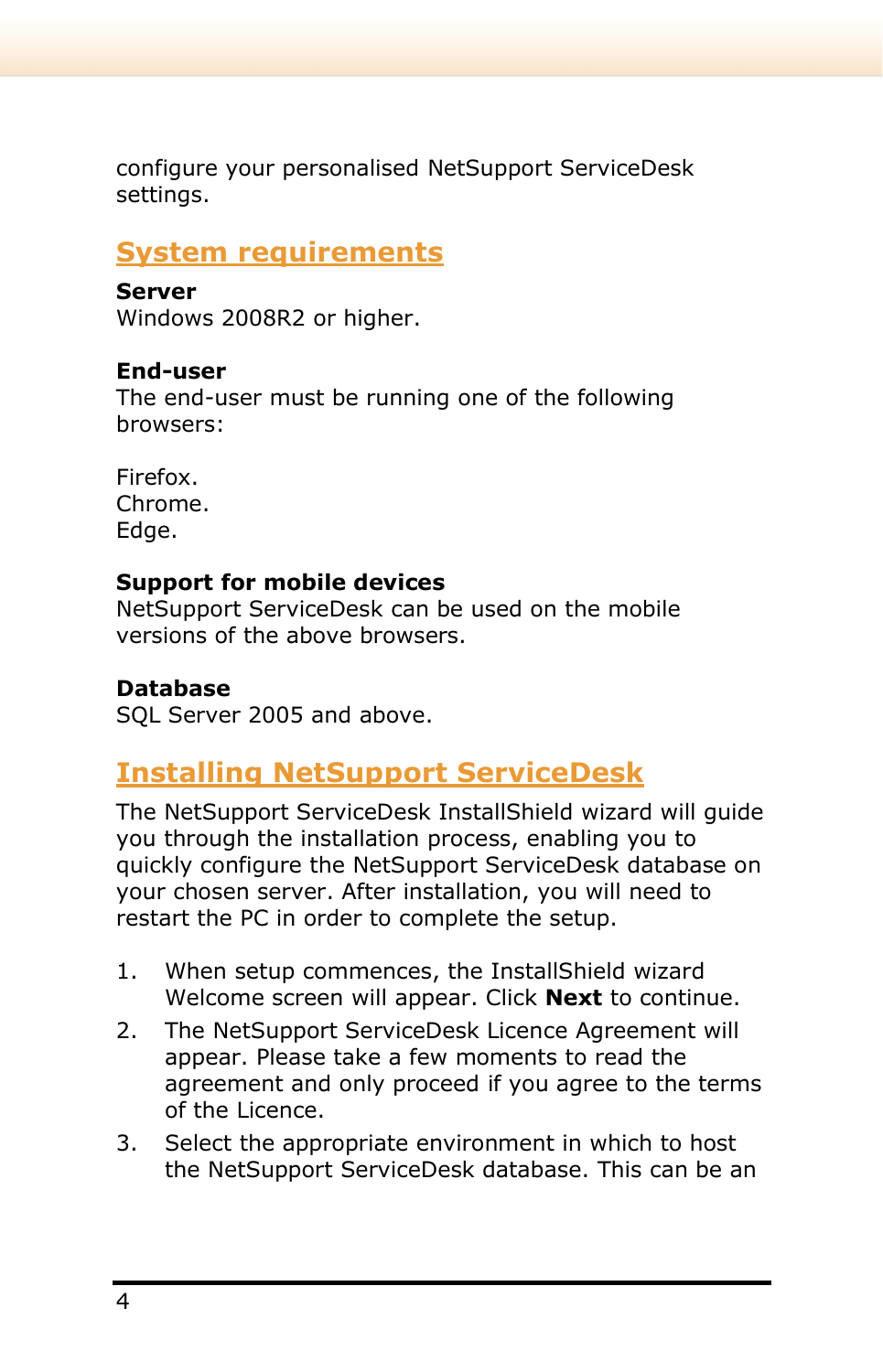

existing SQL Server or Microsoft's Database Engine (MSDE). Click **Next.**

- 4. Confirm the location for the setup files. The default folder is **c:\Program Files\NetSupport\ NetSupport ServiceDesk\**. Click **Next**.
- 5. Review the details of the installation and click **Next** to start copying the setup files.
- 6. When the installation has finished, you will be prompted to restart the machine. You need to do this in order to complete the setup. Click **Finish** to restart.
- 7. When you log on after the restart, the NetSupport ServiceDesk setup wizard will appear.

# <span id="page-4-0"></span>**NetSupport ServiceDesk Setup wizard**

The NetSupport ServiceDesk Setup wizard completes the installation process. The wizard prompts you for your default configuration settings - such as your licence information, company details, email server settings and the database access details. These items can be adjusted by an administrator within NetSupport ServiceDesk once installed.

|                                                                                                                                                  | <b>A NETSUPPORT</b>                                                                                                                                                                                             |
|--------------------------------------------------------------------------------------------------------------------------------------------------|-----------------------------------------------------------------------------------------------------------------------------------------------------------------------------------------------------------------|
| Select Language<br>÷<br>License<br>Information<br>User<br>Information<br><b>Email Options</b><br>Database Access<br>Create<br>Database<br>Finish | Please Select the Language options.<br>: English v<br>Default Language<br>Additional Languages :<br>E English<br>$\Box$ Catalan<br>V German<br><b>Ⅳ</b> Spanish<br>$\nabla$ French<br>V Italian<br>$\Box$ Dutch |
|                                                                                                                                                  | Cancel<br>Next $\geq$                                                                                                                                                                                           |

**Select Language**. NetSupport ServiceDesk provides multi-language support allowing Operators and end-users to easily customise the interface to reflect a chosen language. At the setup stage, you can specify the default language as well as any additional languages that may be needed. When logged into NetSupport ServiceDesk, you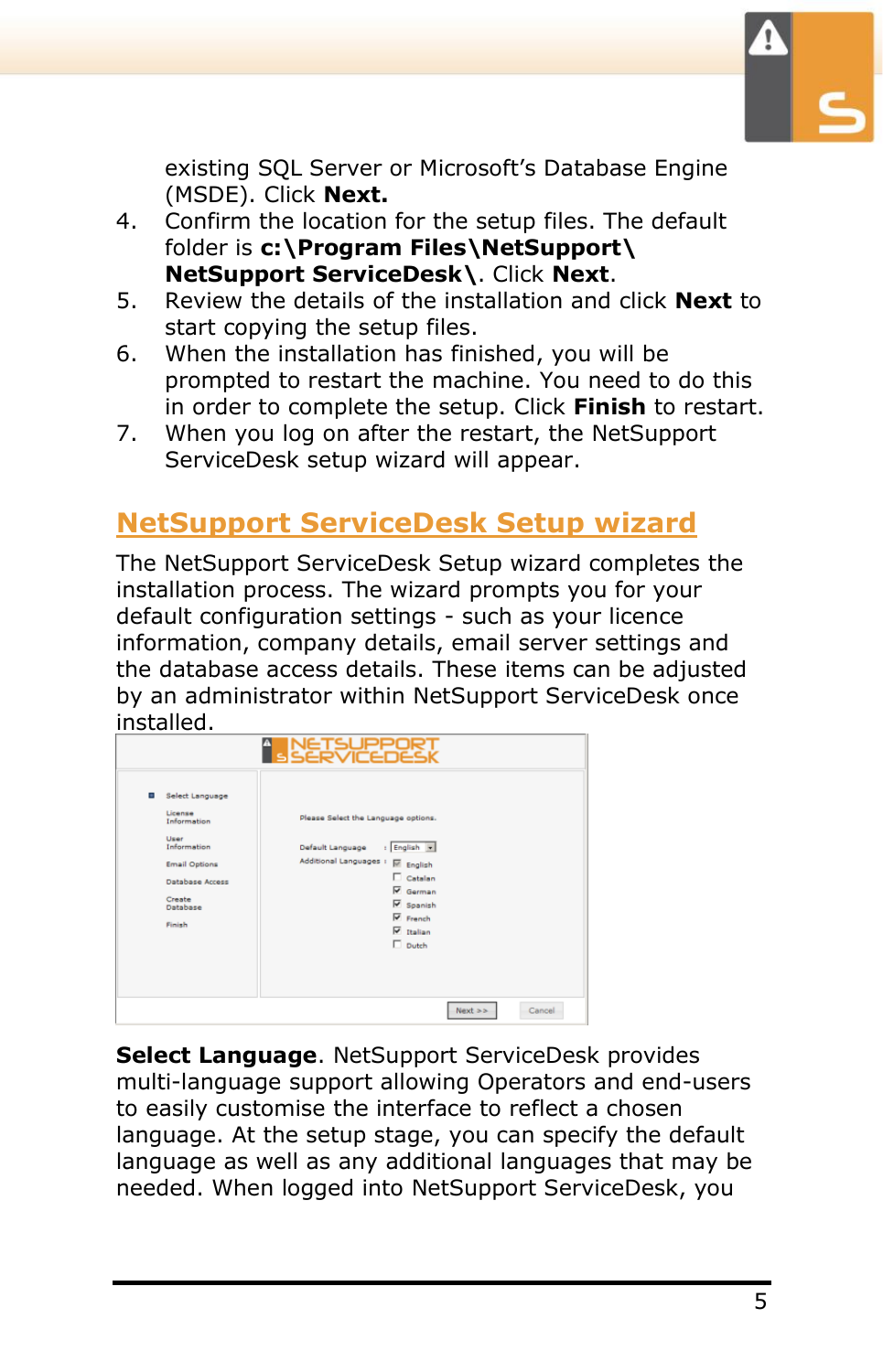simply click the relevant language button displayed on the toolbar and the interface will change to that language. You can also change the default language from within NetSupport ServiceDesk in the **Customise** - **Appearance**  section and add additional languages by selecting **Admin**-**Customise** from the toolbar.

**Licence Information**. Enter your company name and confirm your licence information. If you are evaluating the product, use the default serial number **EVAL;** otherwise enter the serial number and licence code you have been supplied with.

**User Information**. NetSupport ServiceDesk users are grouped by company and department, mirroring the structure of your organisation. The details entered here will be used to create the initial company and department in the NetSupport ServiceDesk database. A default 'Admin' user is created with full access rights. Others can be added by the system administrator once logged in.

**Email Options**. NetSupport ServiceDesk can be configured to send automated email notifications. To use this feature, you must specify your SMTP server settings. Specify the sender's email address; this must be a valid address that exists on the server. Enter the sender's full name. The sender's details would generally be those of the system administrator. After installation, you can change these details by accessing the **Mail Server Settings** option where you can also configure a POP3 server in order for NetSupport ServiceDesk to track incoming emails.

**Database Access**. Finally, enter the details used to access the database server. Enter the Server name/address and confirm the port number that the server is listening on. Confirm the database name, user name and password. If the database is hosted on a SQL Server, you can use the default settings.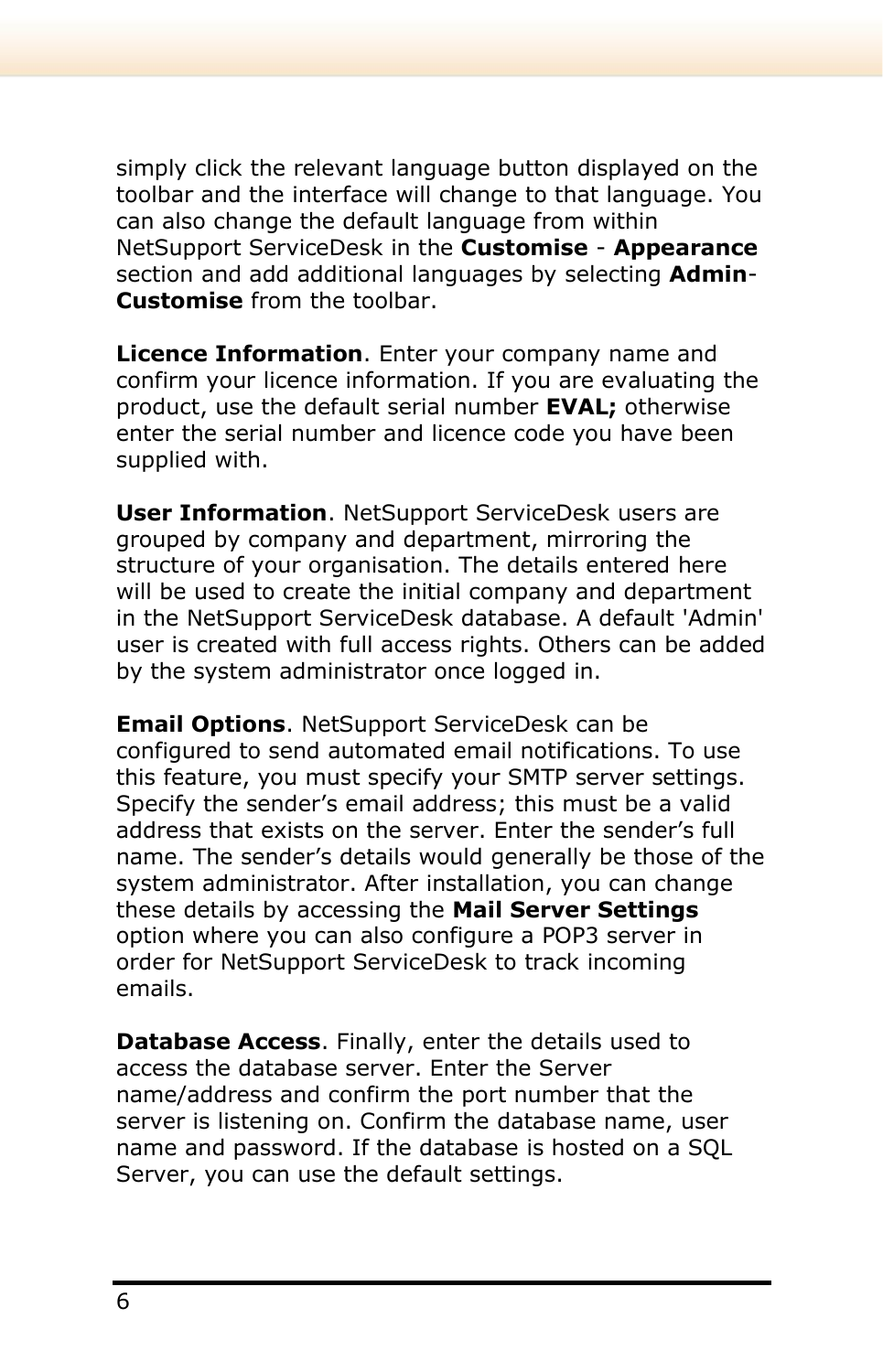

The database will now be created at the specified location and, when complete, you will be advised of the URL required to access the NetSupport ServiceDesk database via each user's web browser.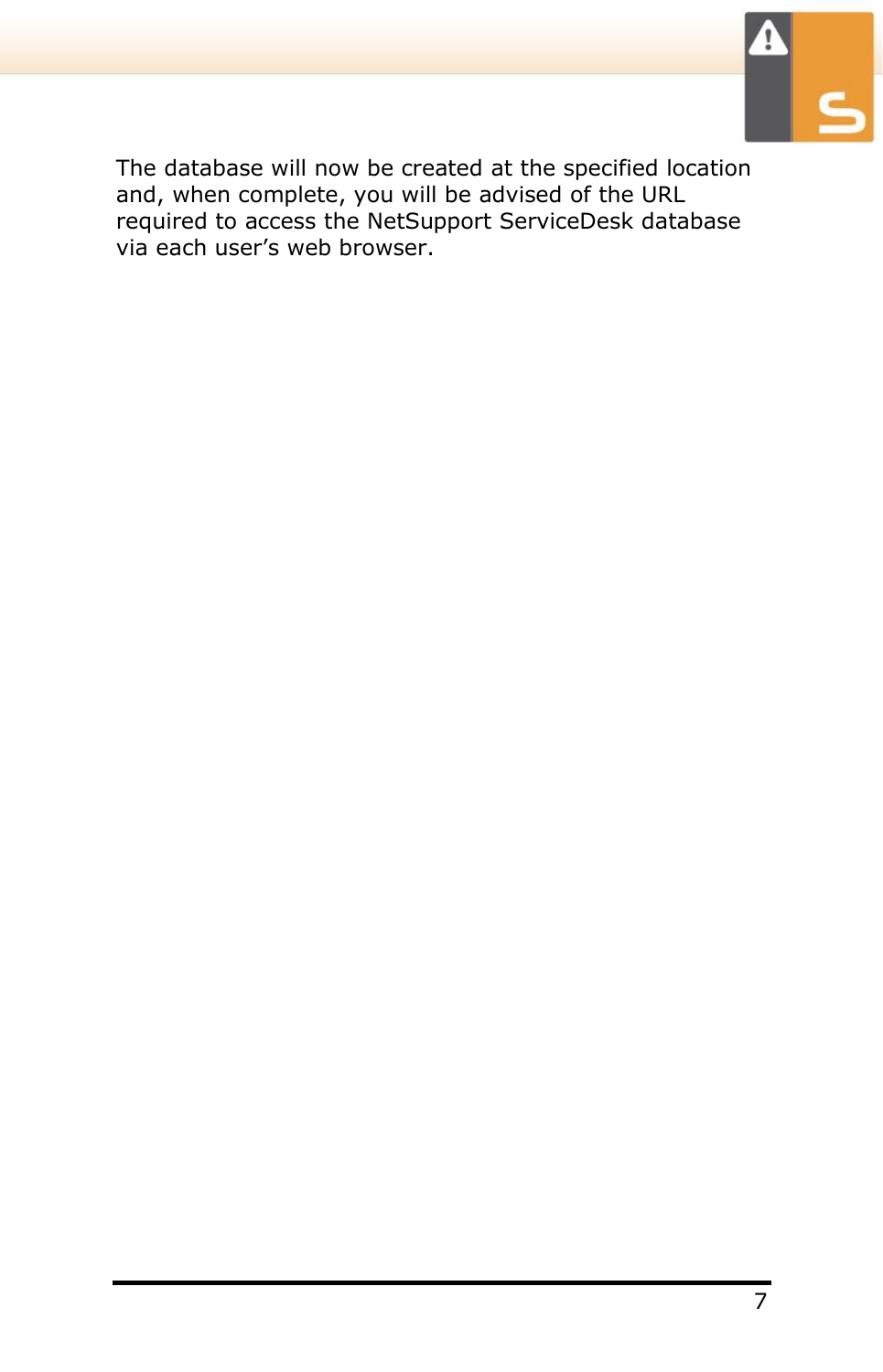# <span id="page-7-0"></span>**STARTING NETSUPPORT SERVICEDESK**

Start your web browser and enter the URL address of the NetSupport ServiceDesk application (i.e. the Server IP address where you installed NetSupport ServiceDesk). You may prefer to create a shortcut on the desktop for future use.

| NetSuppart<br><b>ServiceDesk</b> |                                                                                                                             |       |
|----------------------------------|-----------------------------------------------------------------------------------------------------------------------------|-------|
|                                  | <b>LOGON</b>                                                                                                                |       |
|                                  | Please enter your Email address and password to logon. If you have<br>not logged on previously your password will be blank. |       |
| <b>Email Address</b>             | Admin                                                                                                                       |       |
| Password                         |                                                                                                                             |       |
|                                  |                                                                                                                             | Logon |

The Logon screen will appear.

The logon process requires the user's email address and a password. Should a user forget their password, they can ask for an email reminder to be sent.

**Note:** For first-time use after installation, a default administrator login is provided which comes with full functionality rights. Email address: **Admin,** Password: **DNA**. The person acting as the administrator should change the password at the earliest opportunity.

If a user attempts to log on with an email address that doesn't already exist in the NetSupport ServiceDesk database, they will be asked to complete their details. By submitting their details, a user account will be created, but it will have limited rights. A user with appropriate permissions can edit the details if required.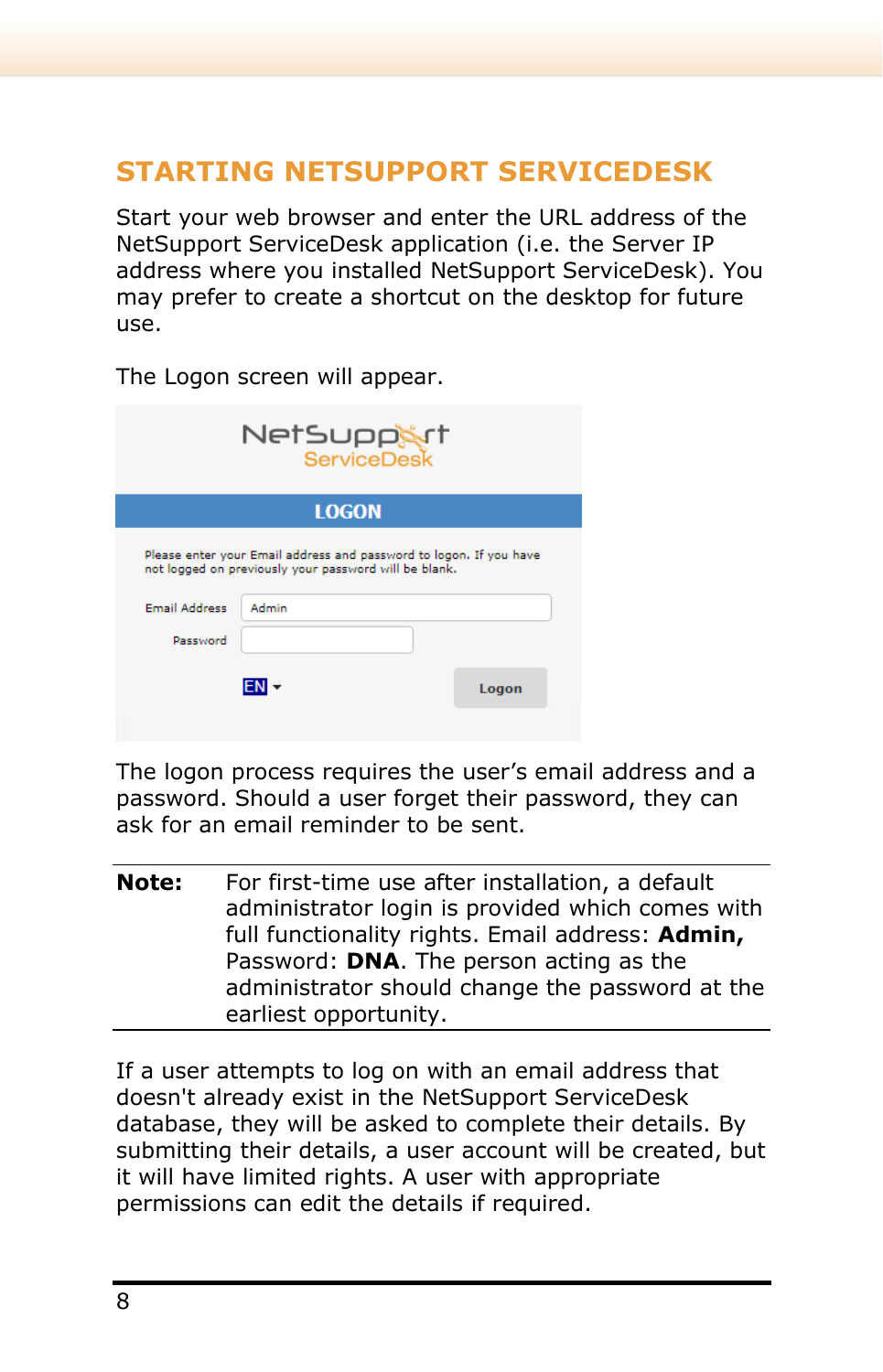

#### **Note:** To prevent first time users creating their own accounts, see **Admin - Customise, Create Users** when they first log on.

| PLEASE COMPLETE YOUR DETAILS |                        |  |
|------------------------------|------------------------|--|
| Your Name?                   | : Sana Neal            |  |
| Your Company                 | NetSupport Ltd Y<br>x. |  |
| Your Department *            | 1 Support V            |  |
| Your Email Address           | 1 jane@nalcorp.com     |  |
| Windows User Name            | ł                      |  |
| Your Telephone Number        |                        |  |
| Your Mobile Phone Number     |                        |  |
| Despuryer !!                 | $-$                    |  |
| Confirm Password             |                        |  |

A language identifier is displayed, allowing the user to switch the language for NetSupport ServiceDesk. The available languages can be set during installation or within NetSupport ServiceDesk: select the Admin tab, click the **Customise** icon and select the **Additional Languages** icon from the toolbar.

After logging on, the user's default start page will appear. This can be changed in User Preferences.

#### **Logoff**

To exit NetSupport ServiceDesk, select the Home tab and click the **Logout** icon in the toolbar.

**Note**: You can have a custom logoff page displayed to users when they exit NetSupport ServiceDesk. Select the Admin tab, click the **Customise** icon in the toolbar, select the Appearance tab and enter a URL to your custom page in the **Custom Logoff page** option.